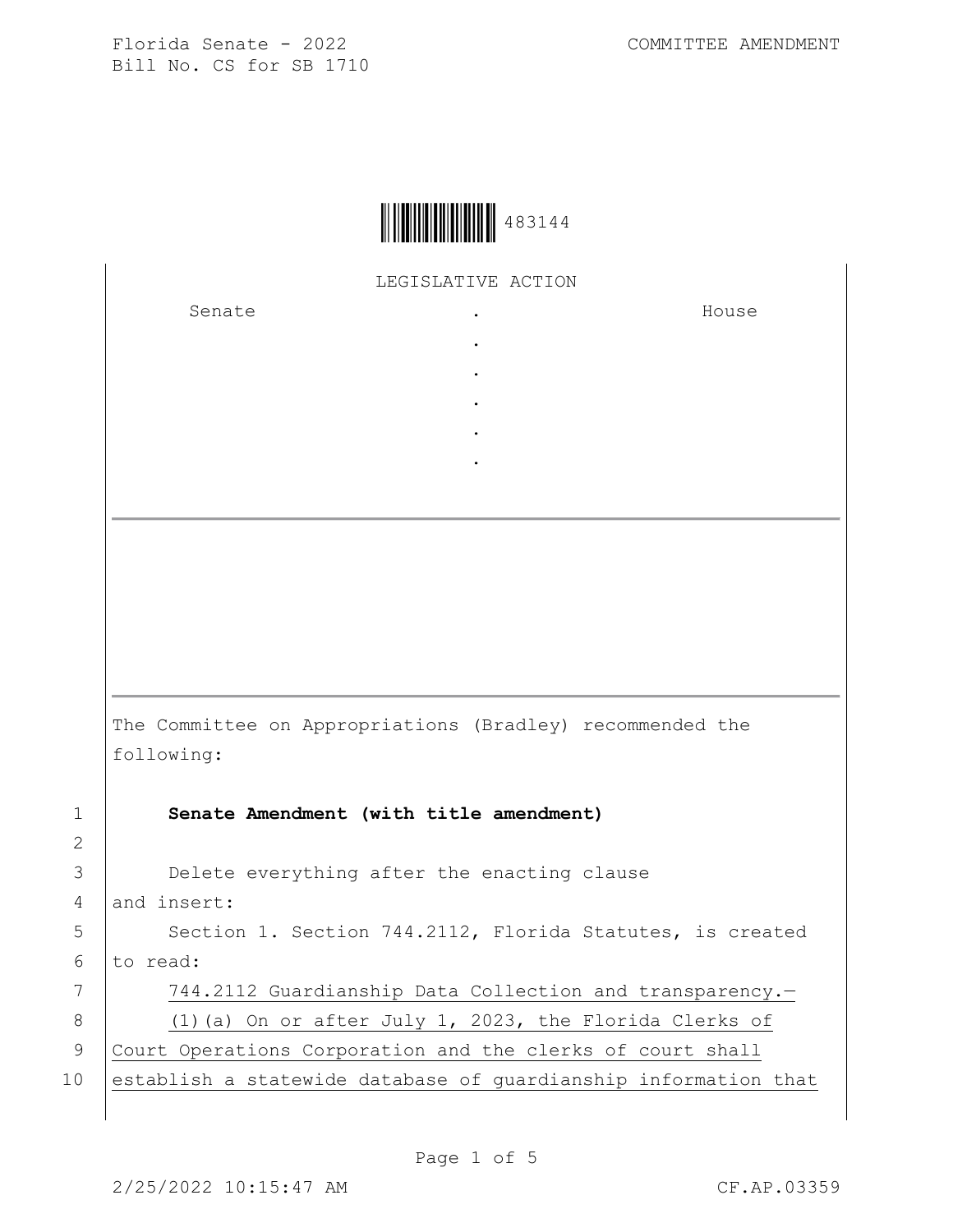

| 11 | shall be accessible to and searchable by the courts to           |
|----|------------------------------------------------------------------|
| 12 | facilitate improving court oversight of guardianship cases. The  |
| 13 | database must meet interoperability standards defined by the     |
| 14 | Florida Courts Technology Commission such that each circuit      |
| 15 | court can easily access the data for regular use in judicial     |
| 16 | proceedings. The database must include, at a minimum, all of the |
| 17 | following:                                                       |
| 18 | 1. The status of each professional quardian's bond,              |
| 19 | registration data, substantiated disciplinary history provided   |
| 20 | by the Office of Public and Professional Guardians, and the      |
| 21 | grounds that constitute the misconduct leading to the            |
| 22 | discipline.                                                      |
| 23 | 2. Information regarding the status of each guardian's           |
| 24 | compliance with the statutory qualifications for guardianship.   |
| 25 | 3. The status of statutorily required annual registrations       |
| 26 | for the professional guardian as required by section             |
| 27 | 744.2002(2), and the status of reports and submissions           |
| 28 | statutorily required under chapter 744.                          |
| 29 | (b) The database must be searchable by, at a minimum, the        |
| 30 | name of the petitioner, ward, guardian, guardian advocate, legal |
| 31 | counsel for all parties, and other parties to a case; the        |
| 32 | demographic information of the ward; the guardian's location;    |
| 33 | and the name of the judge and circuit in which the case is       |
| 34 | brought. The database must have the ability to generate          |
| 35 | statewide and circuit-level statistical data to provide          |
| 36 | assistance to the courts. The Office of Public and Professional  |
| 37 | Guardians is directed to share professional quardian             |
| 38 | registration and substantiated disciplinary data with the        |
| 39 | Florida Clerks of Court Operations Corporation for the purposes  |
|    |                                                                  |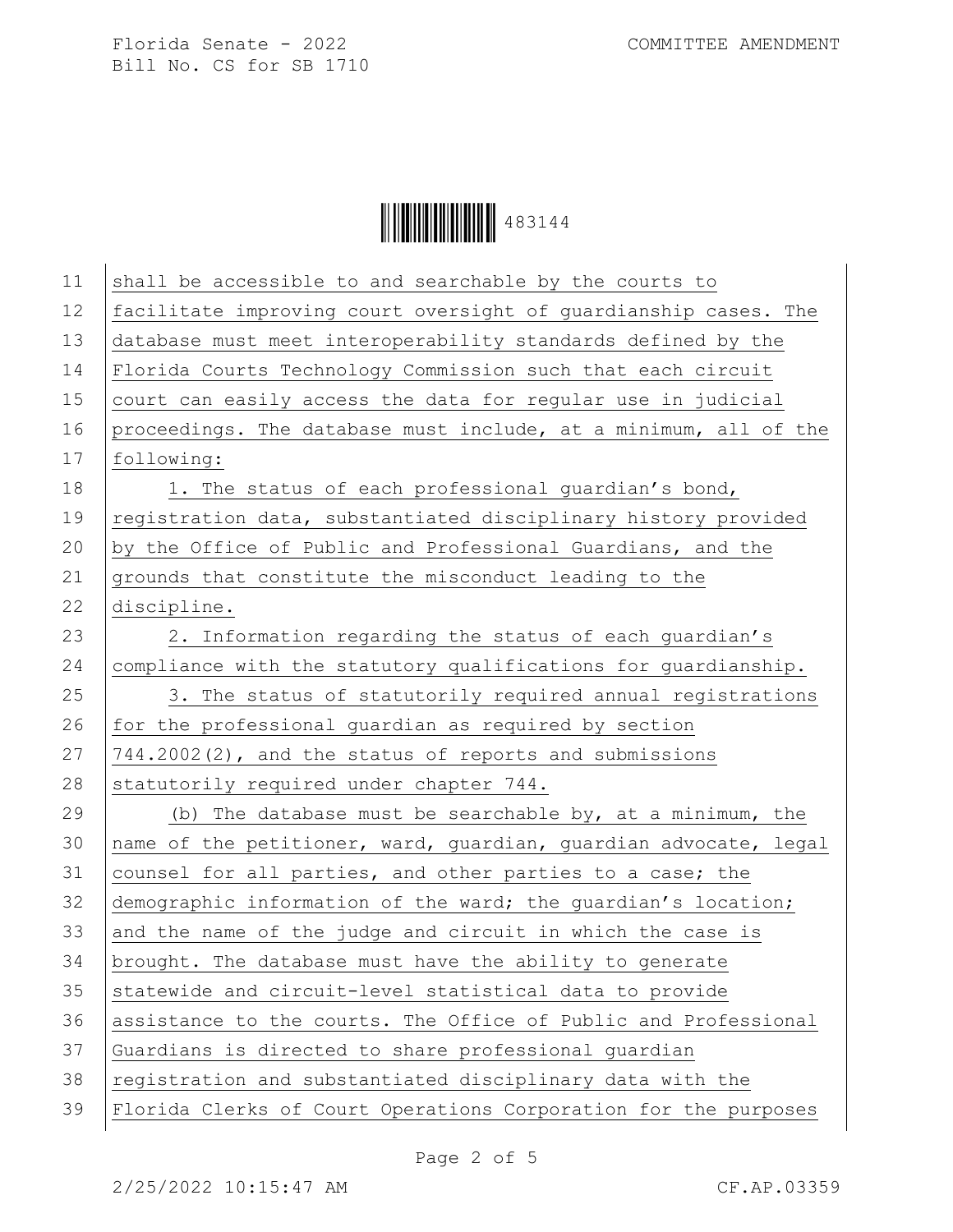

 of inclusion in the database pursuant to this subsection. 41 (2) On or after July 1, 2023, the Office of Public and Professional Guardians shall publish a profile of each 43 registered professional quardian on its website. The profiles must be accessible to and searchable by the public and must include, at a minimum, the information submitted to the Office of Public and Professional Guardians under section 744.2002, whether any complaints against the professional guardian have been substantiated, and any disciplinary actions taken by the Department of Elderly Affairs. The department may adopt rules to implement the provisions of this subsection.

 (3)(a) Beginning July 1, 2024, and annually thereafter 52 through July 1, 2027, the Florida Clerks of Court Operation Corporation shall compile and report data maintained in the database that has been collected from the clerks of court and 55 the department and submit such data to the Office of Program Policy Analysis and Governmental Accountability (OPPAGA).

57 (b) The OPPAGA must analyze the consolidated data compiled 58 in accordance with paragraph (a) to evaluate trends in the use 59 and effectiveness of guardianships in this state and conduct a 60 comparative analysis of guardianship laws in other states. In 61 conducting the report, the OPPAGA shall consult with the Office 62 of State Courts Administration, the Florida Clerks of Court 63 Operation Corporation, the clerks of the court, and the 64 department. The OPPAGA shall submit a report containing findings 65 and recommendations to the Governor, the President of the 66 Senate, the Speaker of the House of Representatives by October 67 15, 2024, and annually thereafter through October 15, 2027. 68 (c) The reports provided under paragraphs (a) and (b) must

Page 3 of 5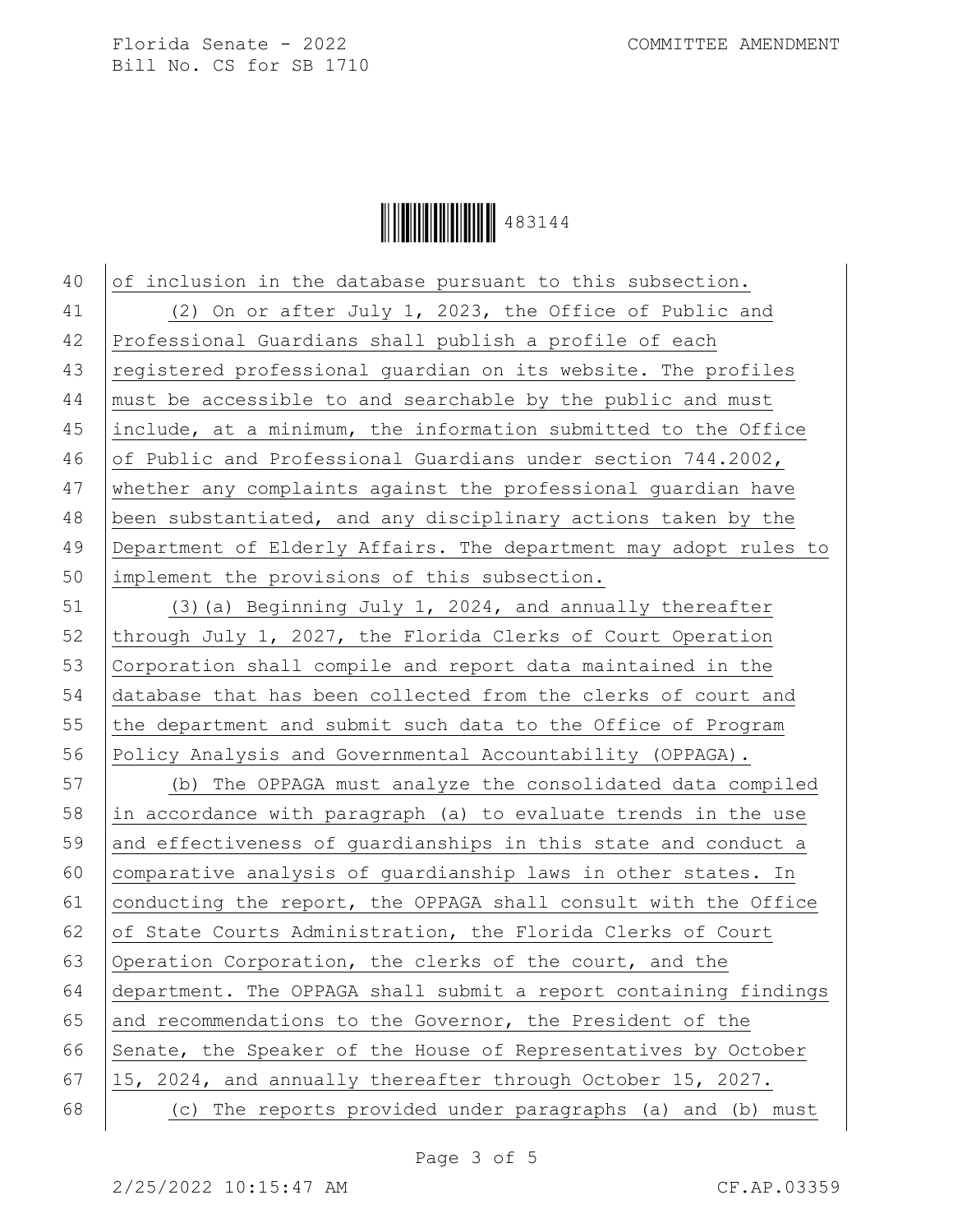

| 69 | not contain personal identifying information of wards.           |
|----|------------------------------------------------------------------|
| 70 | Section 2. For the 2022-2023 fiscal year, the sum of             |
| 71 | \$2,400,000 in nonrecurring funds is appropriated from the       |
| 72 | General Revenue Fund to the Justice Administrative Commission    |
| 73 | for distribution to the Florida Clerks of Court Operations       |
| 74 | Corporation for the purpose of implementing this act.            |
| 75 | Section 3. For the 2022-2023 fiscal year, the sums of            |
| 76 | \$40,000 in recurring funds and \$300,000 in nonrecurring funds  |
| 77 | are appropriated from the General Revenue Fund to the Department |
| 78 | of Elderly Affairs for the purpose of implementing this act.     |
| 79 | Section 4. This act shall take effect July 1, 2022.              |
| 80 | ================= T I T L E A M E N D M E N T ================   |
| 81 | And the title is amended as follows:                             |
| 82 | Delete everything before the enacting clause                     |
| 83 | and insert:                                                      |
| 84 | A bill to be entitled                                            |
| 85 | An act relating to guardianship data transparency;               |
| 86 | creating s. 744.2112, F.S.; requiring the Florida                |
| 87 | Clerks of Court Operations Corporation and the clerks            |
| 88 | of court to establish a statewide database of                    |
| 89 | quardianship data on or after a certain date;                    |
| 90 | requiring the database to meet certain                           |
| 91 | interoperability standards; requiring the database to            |
| 92 | contain certain information; limiting access to the              |
| 93 | database to certain persons; requiring the Office of             |
| 94 | Public and Professional Guardians to provide certain             |
| 95 | data for use in the database; requiring the database             |
| 96 | to be searchable in specified ways; requiring the                |
| 97 | database to be able to generate certain statistical              |
|    |                                                                  |

Page 4 of 5